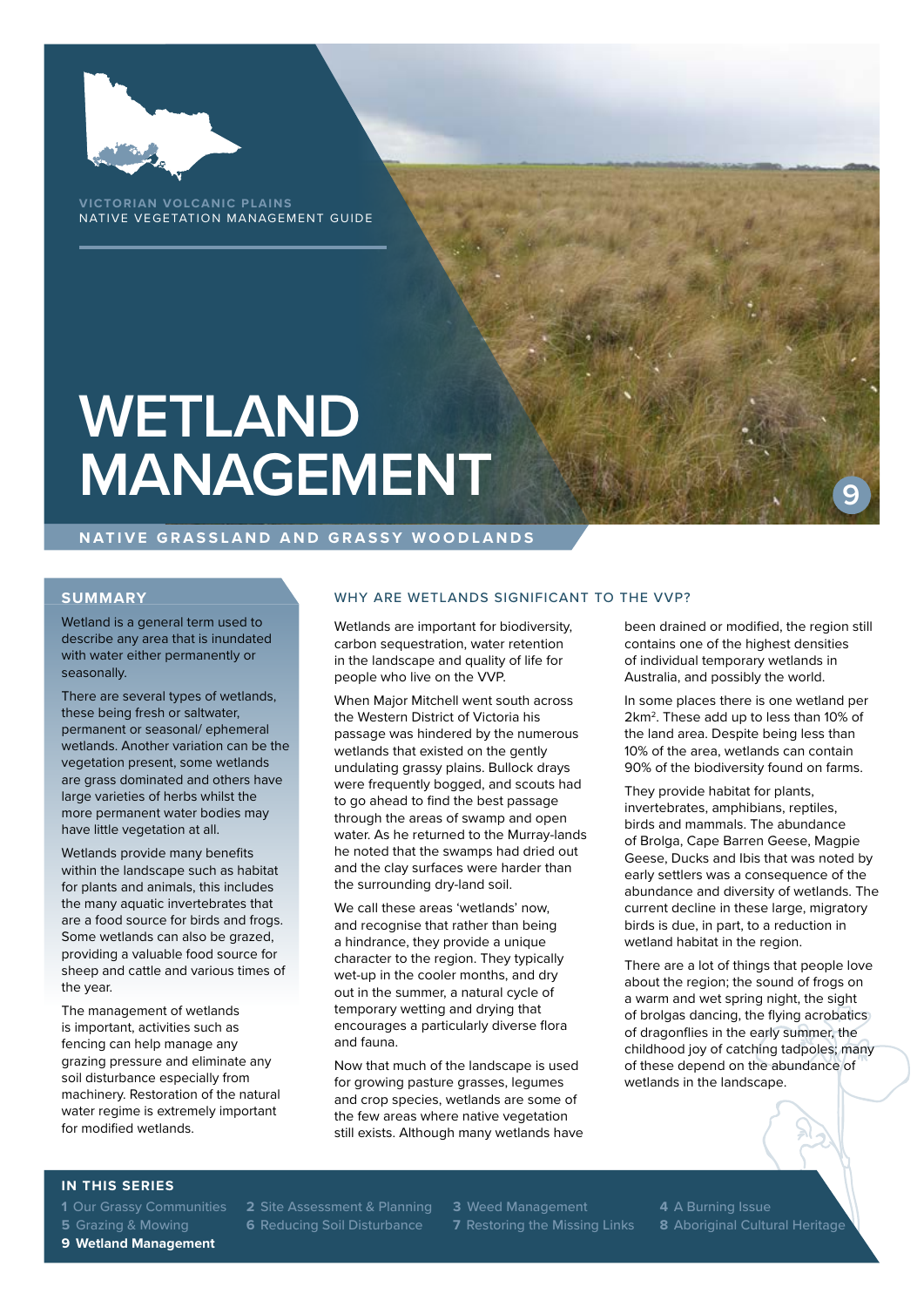### **WETLAND MANAGEMENT**

#### WHERE ARE THEY FOUND?

Permanent and temporary wetlands occur throughout the VVP. They occur in low-lying areas where water can accumulate in the landscape. These can be in hollows and dells in the stony-rises, and across flatter parts of the VVP.

There are large saline lakes in the Corangamite region are wetlands as well. Many temporary wetlands have a rocky outcrop on the east, and slope away to the west. The temporary ones can be difficult for the untrained eye to detect when they are dry, being just flat areas of land within the paddocks. However, they are noticeable from the air (or from satellite images) by the concentric rings

#### TYPES OF WETLANDS

Wetlands are often classified according to their water regime: the pattern of the presence and absence, seasonality and depth of water in them. They can be saline, brackish or freshwater. In the VVP wetlands that depend on rainfall fill during the cooler months and the water level gradually decreases as the year progresses.

Wetlands range from permanent lakes, swamps and springs; habitats that can be deep, and those that dry only in the most severe droughts; to the most temporary of grassy swamps or bogs; habitats that dry out every year, and those that fill only in the wettest years; and everything in between.

Areas of permanent open water are the most recognisable, and vary the least.

of wetland vegetation or red gums; a consequence of the frequent presence of water.

Wetlands occur in varying densities throughout the VVP, and they are usually well-marked on fire-maps. This is because they signify a different topography, soil type or vegetation, and potentially a barrier to fire-trucks accessing a firefront. Some wetlands are formed as a consequence of river-flow. Where a floodplain is wide the changing channel of the river can create billabongs and back-waters. Low spots on the floodplain can retain water after over-bank flows (floods).

Temporary or ephemeral swamps can be dry for years before above-average rainfall stimulates the germination and hatching of plants and animals.

One type of wetland that has been recognised as nationally important are the grassy and herbaceous swampy areas, described as 'Seasonal Herbaceous Wetlands of the Lowland Plain' under the *Environmental Protection and Biodiversity Conservation Act*.

They have been recognised as critically endangered because of the decline in the abundance and condition of swamps over the last century, and particularly over the last 20 years since cropping has become more common.



#### WHAT ARE THEIR BENEFITS WITHIN THE LANDSCAPE?

A single wetland provides habitat for a range of plants and animals. Plants live their entire lives in the one spot, persisting via seeds, tubers or rhizomes in the soil. Some animals don't move far from their wetland home as well.

Aquatic invertebrates hatch from eggs or resting-bodies in the soil, swim around, reproduce and die as a wetland dries out. A mosaic of wetlands provides a spatially variable set of habitats for different things

Many animals (frogs, beetles, dragonflies) migrate from one wetland to another and this helps to maintain the genetic diversity of the population. If there are no close wetlands there is the risk that populations will become inbred and less viable over time.

A landscape of wetlands provides habitat for birds that migrate within southern Australia, or down to southern Australia from the north. Larger birds require more resources (more food, more nesting area), so species such as the Brolga need many hectares of wetland to provide food for their chicks. Migrating birds like Freckled Duck use VVP wetlands when other areas of Australia experience drought. Having wetlands in the landscape means that these plants and animals can exist.

Wetland areas have also provided grazing for sheep and cattle for the last 100-150 years. They can be green when other areas are dry, and they can form a barrier to fire if they remain wet through the summer.

Studies have shown that some wetlands can create a significant store of carbon in the soil. Maybe the biggest benefit is that the diversity and abundance of wetlands on the VVP brings nature to our doorstep.

 There's no need to go to a forest or a desert to enjoy the natural Australian landscape if you have a wetland near-by.

*Wetlands range from " permanent lakes, swamps and springs "*

ABOVE: Pobblebonk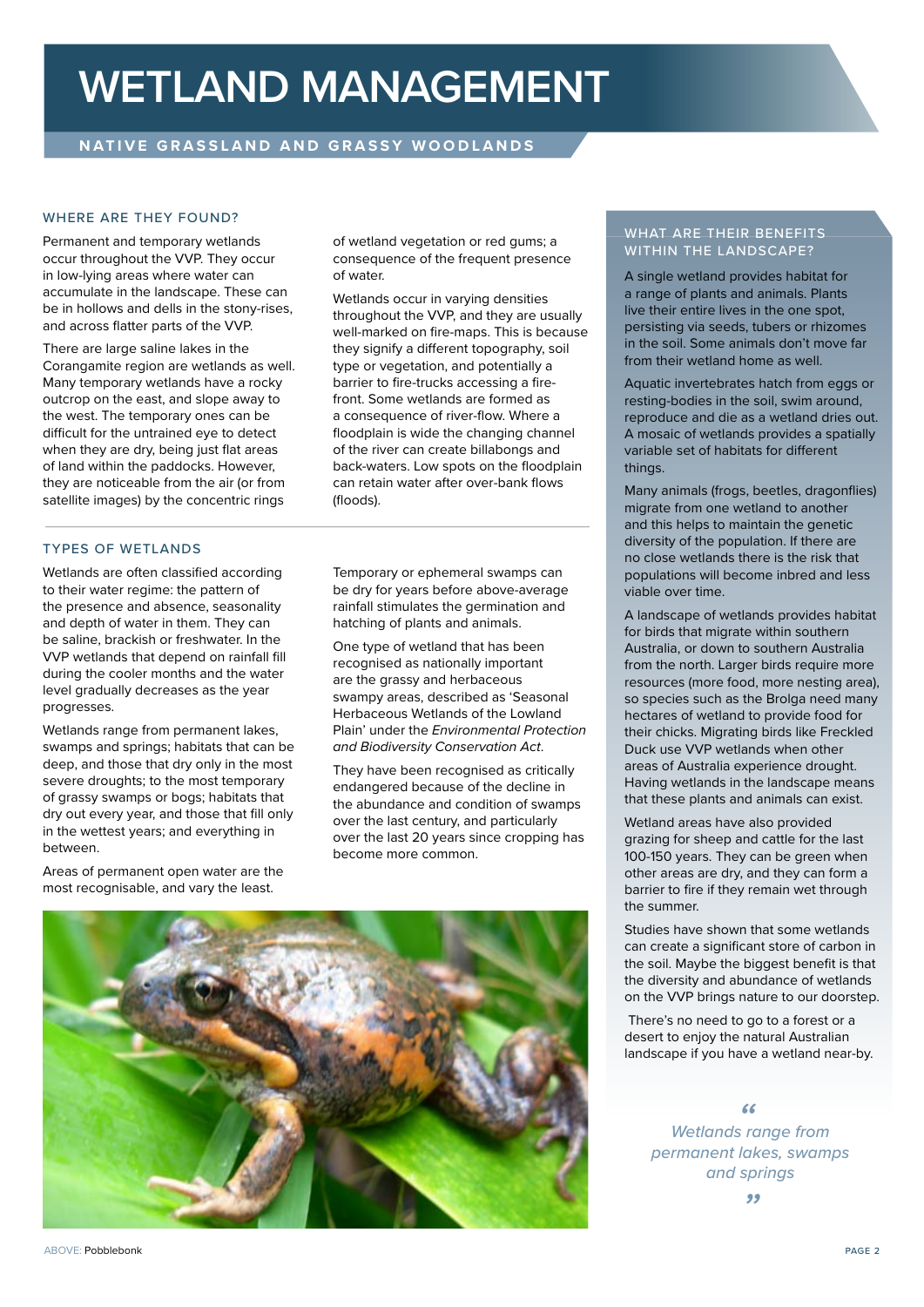## **WETLAND MANAGEMENT**

### **NATIVE GRASSLAND AND GRASSY WOODLANDS**

#### HOW DO WE PROTECT THEM?

Wetlands need **Connectivity, Diversity and Integrity** to provide all the benefits we expect.

**Connectivity** refers to the links among wetlands, either by water flow, terrestrial corridors or aerial connections (mostly birds and insects). This allows wetland flora and fauna to migrate, interbreed, and replenish their populations after local extinctions.

**Diversity** encompasses both physical and biological diversity. Physical diversity creates a variety of habitats, different depths, drying rates, salinities and seasonalities. Biological diversity ensures that if one species fails to establish, other species will be able to take its place.

**Integrity** refers to having all the right physical, chemical and biological components to function. Physical components are water, soil, space and light, chemical components are nutrients, salinity, oxygen and carbon dioxide.

Biological components are primary producers (algae and plants), herbivores (tadpoles, insects), consumers (frogs, beetles) and top-predators (birds and snakes). If wetlands have all these things, then they can BE wetlands!

Wetlands are broadly protected under state (*Victorian Flora and Fauna Guarantee Act*) as areas of native vegetation, as well as specifically under the *Commonwealth Environmental Protection and Biodiversity Conservation Act*. The *EPBC Act* provides protection for certain wetland types (e.g. Seasonal Herbaceous Wetlands) and for Ramsar sites.

These Acts specify that wetlands are not to be damaged or have 'resources' removed from them, the primary resource being water. Land managers who do damage wetlands can be liable for fines and/or restitution activities.

On individual farms wetlands can be fenced off from the rest of the paddock to manage livestock access, or avoided during cropping by the strategy of 'Lift and Turn Off'; lifting cultivation machinery while crossing a wetland area, and turning off the chemical spray or seed application.

There are supporting programs that encourage the conservation of wetlands on the VVP, contact your nearest Catchment Management Authority for more information.





ABOVE: Brolgas

#### HOW DO WE MANAGE THEM?

Wetlands can be self-sustaining if they are not too modified. If they continue to hold water, if that water is not contaminated with excess nutrients, if they are allowed to wet and dry naturally they can persist, and provide us with grazing for sheep and cattle, and biodiversity benefits.

If they are drained, cropped, dug out or dammed to become more permanent then they will suffer. Drained wetlands that only provide a flow-through of water, or dry out quickly, can't provide habitat for frogs to develop from tadpoles, or time for water plants to flower and set seed. If excess nutrients are added through fertilisers, or using the wetland as a 'dead-heap', there is a risk that unsightly or toxic algal blooms with occur.

If wetlands are made more permanent they can't support the diversity of amphibious plants and animals that require drying as part of their life-history. Wetlands that have been grazed in the past can usually be grazed on a regular basis, and it can even have the beneficial effect of reducing weeds and creating gaps for colonisation for small plants.

It is possible to over-graze wetlands and studies are currently being undertaken to determine the 'sweet-spot' of stocking rate and seasonal grazing strategy.

The best management practices are likely to be easy to implement.